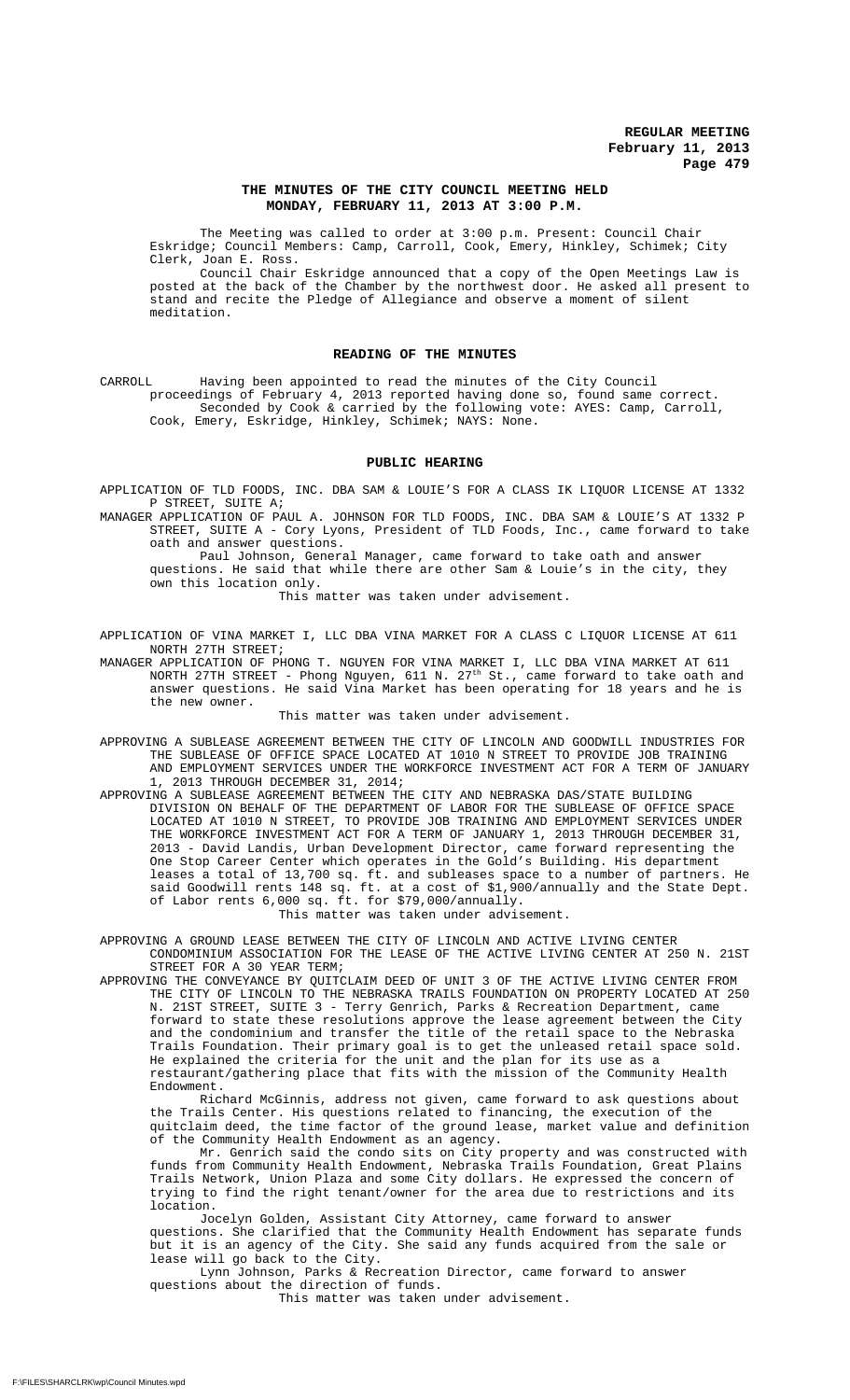COMP. PLAN CONFORMANCE 12024 - APPROVING AN AMENDMENT TO THE ANTELOPE VALLEY REDEVELOPMENT PLAN TO ADD "THE WRAP PROJECT" FOR APPROXIMATELY 160 DWELLING UNITS AND A 1,600 STALL PARKING GARAGE ON PROPERTY GENERALLY LOCATED BETWEEN Q STREET, R STREET, N. 18TH STREET AND N. ANTELOPE VALLEY PARKWAY;

- COMP. PLAN CONFORMANCE 12023 DECLARING APPROXIMATELY 0.20 ACRES OF PROPERTY GENERALLY LOCATED AT THE NORTHEAST CORNER OF N. 18TH STREET AND Q STREET AS SURPLUS PROPERTY;
- VACATION NO. 12011 VACATING NORTH 18TH STREET BETWEEN Q AND R STREET; THE NORTH 4 FEET OF Q STREET BETWEEN NORTH 18TH STREET AND N. ANTELOPE VALLEY PARKWAY; AND THE SOUTH 4 FEET OF R STREET BETWEEN NORTH 18TH STREET AND N. ANTELOPE VALLEY PARKWAY - David Landis, Urban Development Director, came forward to explain the amendment and the boundary change. He described the project as being a garage for the University and housing wrapped around a portion of the building & above. The project is consistent with a number of Downtown Redevelopment goals & Compplan principles: it utilizes an undeveloped lot in a key location; it promotes additional housing choices; housing is within walking distance of places to work, learn, worship and recreate; it diminishes the prominence of the parking structure; it improves accessibility through multiple modes of transportation; it provides compact development; it uses land resources wisely, integrating environmental sustainabilty. Mr. Landis explained the tax situation. Property tax collection on a half million dollar base value will begin in year one when the redevelopment agreement is signed. At the end of the 15 years, the \$28 million of private sector investment will be fully taxed and available to all political subdivisions.

Tom Huston, Cline Williams Law Firm, 233 S. 13th St., Suite 1900, came forward representing America First Real Estate Group to make comments and answer questions. Mr. Huston identified the project in a step process. He said on January 14, Step 1 came before City Council designating the property as blighted and substandard; Step 2 includes the three items before Council today; Step 3 will be the redevelopment agreement appearing later this month or in early March. Mr. Huston said the purpose of vacating  $18^{\rm th}$  Street will be to reconstruct it as a private drive allowing bus service. He clarified issues with the foundation or footings. Mr. Huston referred to the 2040 Comprehensive Plan that specifically encourages high-density development on the upper floors of multi-use parking structures. He said this project would not be occurring at this location without the use of tax-increment financing.

Council Member Camp inquired about the number of parking stalls in the facility and whether retail would be a part of Antelope Valley. Mr. Huston responded by stating that there will be a total of 1,610 parking stalls: the University will require ownership of 1,270 stalls as a part of their housing component and 340 stalls will be privately owned. Mr. Huston said their design has no retail as there is no market for it.

Council Member Camp expressed concern about 124 housing units being used as a student housing project. Mr. Landis said if it is student housing, it is being built with \$28 million of private sector money; furthermore, it is not a bad idea particularly if the marketplace will support it. This matter was taken under advisement.

- CHANGE OF ZONE 12037 APPLICATION OF THE PLANNING DIRECTOR FOR A CHANGE OF ZONE FROM P PUBLIC USE DISTRICT TO B-4 LINCOLN CENTER BUSINESS DISTRICT AND I-1 INDUSTRIAL DISTRICT; AND FROM B-4 LINCOLN CENTER BUSINESS DISTRICT, R-4 RESIDENTIAL DISTRICT, R-6 RESIDENTIAL DISTRICT, I-1 INDUSTRIAL DISTRICT AND H-3 HIGHWAY COMMERCIAL DISTRICT TO P PUBLIC USE DISTRICT, ON PROPERTY GENERALLY BOUNDED BY CORNHUSKER HIGHWAY TO P STREET AND NORTH 10TH STREET TO NORTH 23RD STREET - Marvin Krout, Planning Director, came forward with the rezoning that relates to the previous three items. He said the block needs to be zoned to a private district to be used for a private purpose. Mr. Krout clarified other zoning issues in the area and discussed steps to resolve them. This matter was taken under advisement.
- COMP. PLAN AMENDMENT 12003 AMENDING THE 2040 LINCOLN-LANCASTER COUNTY COMPREHENSIVE PLAN BY CHANGING THE LAND USE DESIGNATION FROM RESIDENTIAL TO COMMERCIAL AND TO DESIGNATE A NEW COMMUNITY CENTER ON PROPERTY GENERALLY LOCATED AT NORTH 1ST STREET AND CORNHUSKER HIGHWAY;
- COMP. PLAN CONFORMANCE 12020 APPROVING THE 1ST AND CORNHUSKER REDEVELOPMENT PLAN CONSISTING OF AN ESTIMATED 78 ACRES COMPRISED OF MOBILE HOME RESIDENTIAL LAND USE, GENERALLY BOUNDED BY CORNHUSKER HIGHWAY, N. 4TH STREET, ADAMS STREET AND N. 1ST STREET;
- APPROVING A DIRECTED ARTERIAL STREET IMPACT FEE TRANSPORTATION IMPROVEMENT AGREEMENT BETWEEN THE CITY AND ASCENTIA REAL ESTATE INVESTMENT COMPANY TO IDENTIFY DEVELOPER'S COST RESPONSIBILITIES REGARDING THE CONSTRUCTION OF THE ARTERIAL STREET IMPACT FEE FACILITY IMPROVEMENTS RELATED TO MIXED-USE DEVELOPMENT, INCLUDING AN APARTMENT COMPLEX, HOTEL, OFFICE SPACE AND RETAIL SPACE, GENERALLY LOCATED AT 1ST AND CORNHUSKER HIGHWAY;
- CHANGE OF ZONE 12029 APPLICATION OF COUNTRYSIDE MOBILE HOME PARK LLP AND LINCOLN MOBILE HOME PARKS LLP FOR A CHANGE OF ZONED FROM H-3 HIGHWAY COMMERCIAL DISTRICT AND R-2 RESIDENTIAL DISTRICT TO R-3 RESIDENTIAL DISTRICT PUD, ON PROPERTY GENERALLY LOCATED AT N. 1ST STREET AND CORNHUSKER HIGHWAY; FOR A PLANNED UNIT DEVELOPMENT DISTRICT DESIGNATION OF SAID PROPERTY; AND FOR A DEVELOPMENT PLAN WITH MODIFICATIONS TO THE ZONING ORDINANCE AND LAND SUBDIVISION ORDINANCE TO ALLOW 391,100 SQ. FT. OF COMMERCIAL FLOOR AREA, A HOTEL AND 450 DWELLING UNITS ON THE UNDERLYING R-3 ZONED AREA - David Landis, Urban Development Director, came forward to present a redevelopment plan on 78 acres of land in the area of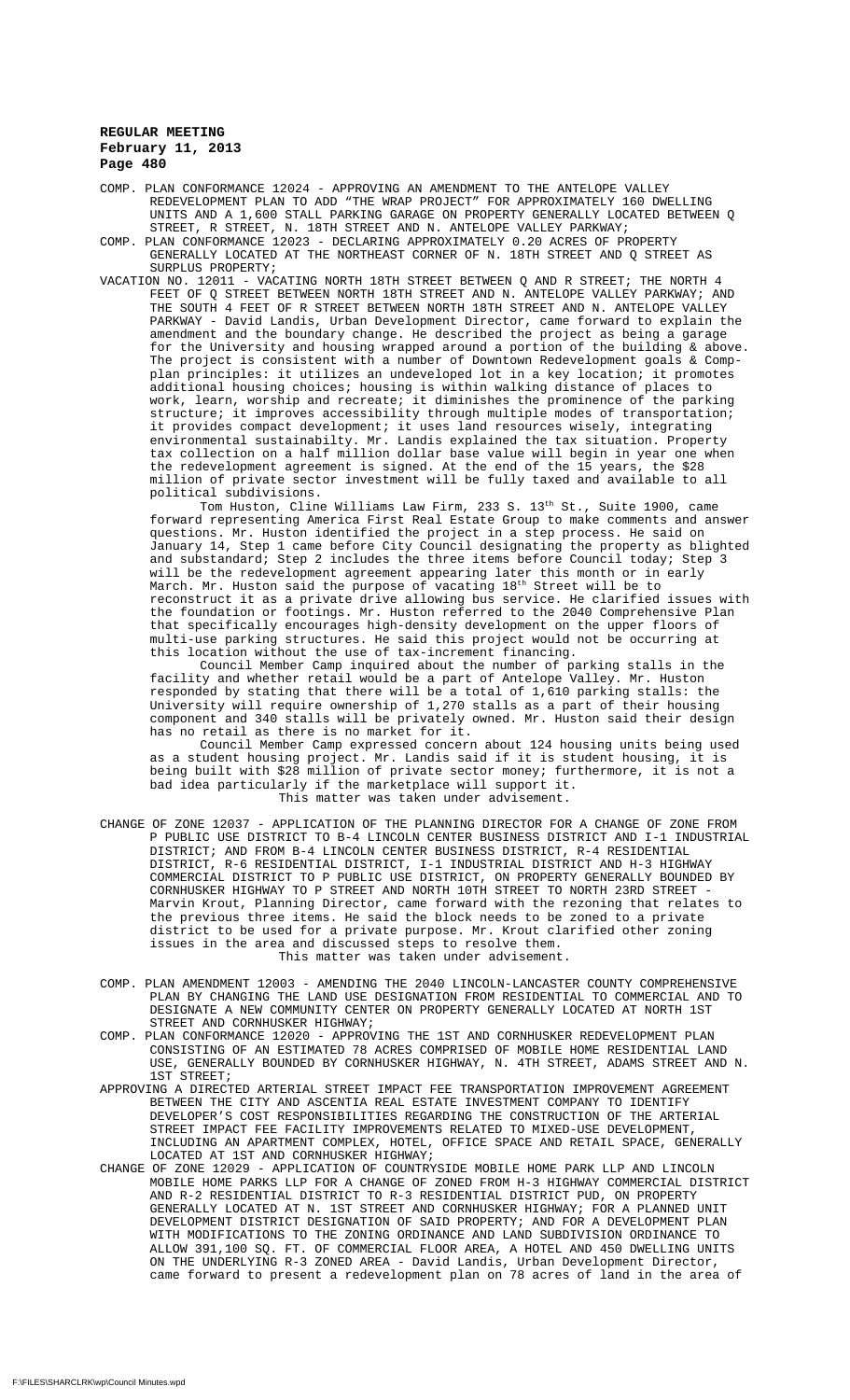1st and Cornhusker. He said the property owner needs his land to be ready to act upon to achieve values that are implicit. Mr. Landis condensed his request into three parts: 1) The Plan; 2) The Change of a Comp-plan Map; and 3) The Change of the Zoning Map.

Council Member Schimek shared her concerns for the current mobile home dwellers in the area and questioned if the redevelopment plan would include specific details regarding relocation. In response, Mr. Landis clarified relocation obligations under federal and state law. He said the City of Lincoln would have obligations only if it became a party to the project.

Mike Eckert, Civil Design Group, 8535 Executive Woods Drive, Suite 200, came forward to answer questions about his firm's involvement since 2011. He said the during the initial work with Planning Department and Public Works, two points became evident: to preserve drainage corridors for Watershed Management; and to identify traffic impacts & concerns.

Tom Huston, Cline Williams Law Firm, 233 S. 13th St., Suite 1900, came forward representing Ascentia Real Estate and its affiliates, Countryside Mobile Home Park & Lincoln Mobile Home Parks. While there are no plans at this time for development of the property, the site is uniquely positioned for a higher and better use. Mr. Huston clarified that there is ongoing communication with the English- & Spanish-speaking residents. The owner intends to continue operation as a mobile home park and has plans to place twenty additional mobile homes on the site. Mr. Huston said that his client knows that whether it is five, ten or twenty years away, a redevelopment agreement will embody a relocation plan which is necessary to be in full compliance with state and federal law. In response to zoning questions, Mr. Huston said the PUD which envisions 395,000 sq. ft. of commercial space, 450 dwelling units, plus a hotel were done for hypothetical uses only so that required traffic improvements could be calculated. In response to Council's concerns about residential relocation, Mr. Huston said relocation benefits payable by the redeveloper would be triggered if the redeveloper requests tax increment financing (TIF).

This matter was taken under advisement.

COMP. PLAN CONFORMANCE 12022 - DECLARING APPROXIMATELY 1.56 ACRES OF PROPERTY GENERALLY LOCATED AT WEST B STREET AND S. FOLSOM STREET AS SURPLUS PROPERTY; CHANGE OF ZONE 12039 - APPLICATION OF THE DIRECTOR OF THE PARKS AND RECREATION

DEPARTMENT FOR A CHANGE OF ZONE FROM P PUBLIC USE DISTRICT TO R-2 RESIDENTIAL DISTRICT ON PROPERTY GENERALLY LOCATED AT WEST B STREET AND S. FOLSOM STREET;

APPROVING A REAL ESTATE SALES AGREEMENT BETWEEN THE CITY AND WILLARD COMMUNITY CENTER FOR PROPERTY GENERALLY LOCATED AT 1245 S. FOLSOM STREET - Nicole Fleck-Tooze, Parks & Recreation Department, came forward to explain changes for the Willard Community Center and the associated land. She said the Willard Community Center operates in a former school building that was built in 1918 and is owned by the City. The lease with the Center has been ongoing since 1984 and provides programs for youth & adults at this location. Ms. Fleck-Tooze said the City's Real Estate Division provided an opinion of the value of the property as a starting point. From there, various costs/expenses were subtracted from the base value. She clarified that if, in the future, Willard Community Center was interested in buying the parcel of land to the west, a separate agreement would allow that purchase.

Irene Williams, 3165 Mayflower Avenue, came forward as Board Chair for the Willard Community Center expressing appreciation to the City and sharing excitement to continue its services to a diverse population.

Janelle Soderling, Willard Community Center Director, came forward to explain the various programs & services for the neighborhood. She shared plans for renovations to the HVAC system, roof replacement, expansion of the preschool to increase security and also to expand the senior area. This matter was taken under advisement.

APPROVING AN INTERLOCAL AGREEMENT BETWEEN THE CITY OF LINCOLN, PARKS AND RECREATION DEPARTMENT, AND THE NEBRASKA GAME AND PARKS COMMISSION FOR ENGINEERING SERVICES AND CONSTRUCTION IMPROVEMENTS TO BOWLING LAKE GENERALLY LOCATED AT N.W. 48TH STREET AND W. CUMING STREET - Lynn Johnson, Parks & Recreation Director, came forward to explain the ongoing partnership with the Nebraska Game & Parks Commission to enhance Bowling Lake as an urban fishery. He said there will be a development of two handicap accessible fishing piers located on either side of the walkway. He said Bowling Lake has no natural water source; hence, all the water in the lake is pumped out of a nearby creek. New valves will address pump repair down time and water level fluctuation will no longer be an aesthetic problem for Air Park residents.

This matter was taken under advisement.

APPROVING A CONSTRUCTION ENGINEERING SERVICES AGREEMENT BETWEEN THE CITY AND THE NEBRASKA DEPT. OF ROADS FOR THE USE OF FEDERAL SURFACE TRANSPORTATION PROGRAM FUNDS FOR THE CITYWIDE STREET RESURFACING PROJECT (STATE PROJECT NO. LCLC-5228(4), CN 13138, CITY PROJECT NO. 540022) - Thomas Shafer, Public Works & Utilities Department, came forward to discuss this summer's resurfacing project. He said the City would be reimbursed with 80% federal funds. This matter was taken under advisement.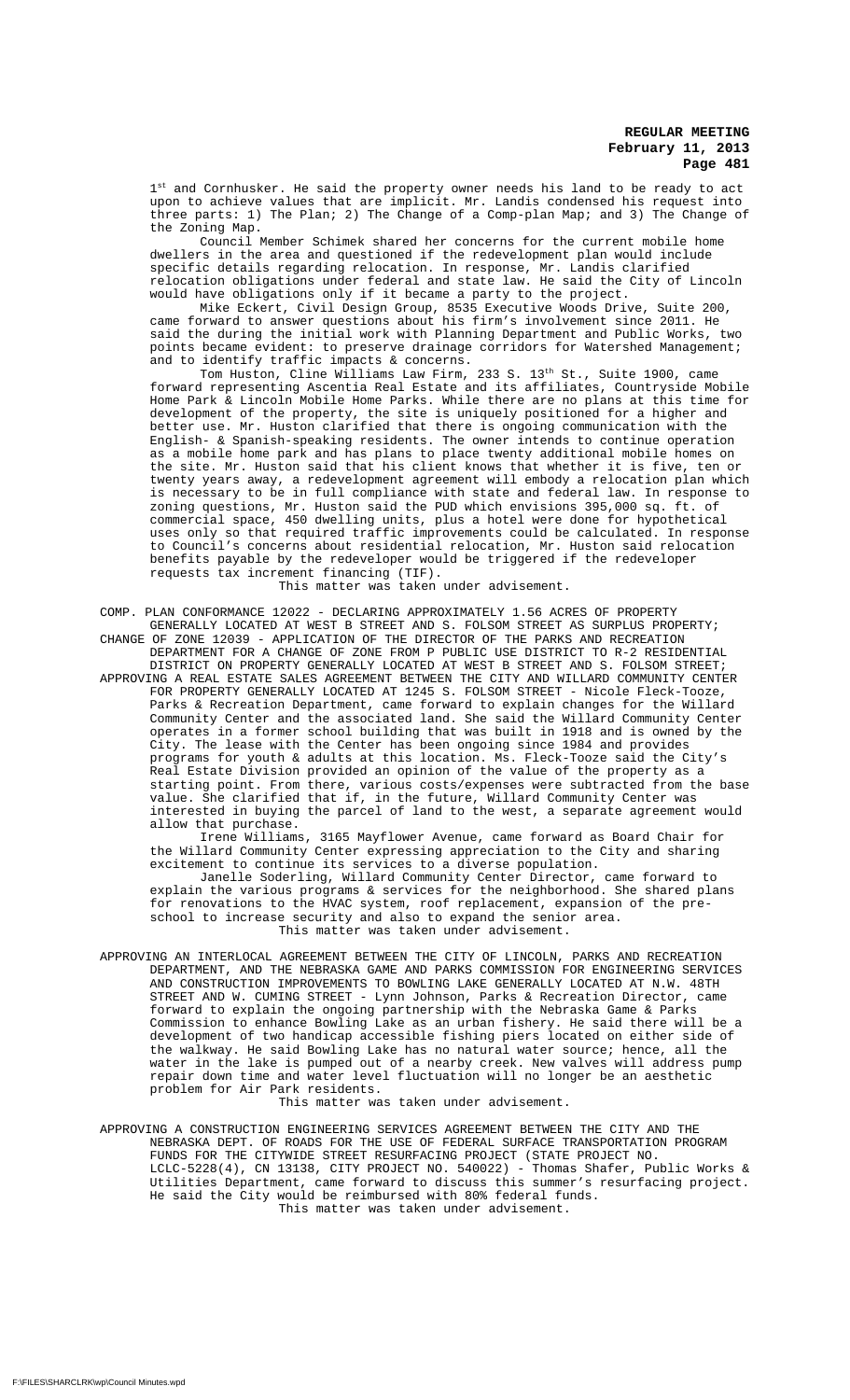## **COUNCIL ACTION**

#### **REPORTS OF CITY OFFICERS**

- REPORT FROM THE CITY TREASURER OF FRANCHISE TAX FOR THE 4TH QUARTER 2012 FROM TIME WARNER CABLE - CLERK presented said report which was placed on file in the Office of the City Clerk. **(41-2518A)**
- REPORT FROM CITY TREASURER OF FRANCHISE TAX FOR THE MONTH OF DECEMBER, 2012 FROM BLACK HILLS/NEBRASKA GAS UTILITY CO., LLC - CLERK presented said report which was placed on file in the Office of the City Clerk. (16-1)
- REPORT FROM CITY TREASURER OF E911 SURCHARGE FOR THE TIME PERIOD SEPTEMBER DECEMBER 2012 - CLERK presented said report which was placed on file in the Office of the City Clerk. **(20-02)**
- CLERK'S LETTER AND MAYOR'S APPROVAL OF RESOLUTIONS AND ORDINANCES PASSED BY THE CITY COUNCIL ON JANUARY 28, 2013 - CLERK presented said report which was placed on file in the Office of the City Clerk. **(27-1)**

#### **PETITIONS & COMMUNICATIONS**

- SETTING THE HEARING DATE OF MONDAY, MARCH 4, 2013 AT 3:00 P.M. FOR THE APPLICATION OF RMH FRANCHISE CORPORATION DBA APPLEBEE'S NEIGHBORHOOD GRILL & BAR FOR A CLASS I LIQUOR LICENSE LOCATED AT 1133 Q STREET - CLERK read the following resolution, introduced by Eugene Carroll, who moved its adoption:
- A-87199 BE IT RESOLVED by the City Council, of the City of Lincoln, that a hearing date is hereby set for Monday, March 4, 2013, at 3:00 p.m. or as soon thereafter as possible in the City Council Chambers, County-City Building, 555 S. 10th St., Lincoln, NE for the application of RMH Franchise Corporation dba Applebee's Neighborhood Grill & Bar for a Class I liquor license located at 1133 Q Street.

If the Police Dept. is unable to complete the investigation by said time, a new hearing date will be set.

Introduced by Eugene Carroll Seconded by Schimek & carried by the following vote: AYES: Camp, Carroll, Cook, Emery, Eskridge, Hinkley, Schimek; NAYS: None.

- SETTING THE HEARING DATE OF MONDAY, MARCH 4, 2013 AT 3:00 P.M. FOR THE APPLICATION OF RMH FRANCHISE CORPORATION DBA APPLEBEE'S NEIGHBORHOOD GRILL & BAR FOR A CLASS I LIQUOR LICENSE LOCATED AT 6100 O STREET - CLERK read the following resolution, introduced by Eugene Carroll, who moved its adoption:
- A-87200 BE IT RESOLVED by the City Council, of the City of Lincoln, that a hearing date is hereby set for Monday, March 4, 2013, at 3:00 p.m. or as soon thereafter as possible in the City Council Chambers, County-City Building, 555 S. 10th St., Lincoln, NE for the application of RMH Franchise Corporation dba Applebee's Neighborhood Grill & Bar for a Class I liquor license located at 6100 O Street.

If the Police Dept. is unable to complete the investigation by said time, a new hearing date will be set.

Introduced by Eugene Carroll

Seconded by Schimek & carried by the following vote: AYES: Camp, Carroll, Cook, Emery, Eskridge, Hinkley, Schimek; NAYS: None.

- SETTING THE HEARING DATE OF MONDAY, MARCH 4, 2013 AT 3:00 P.M. FOR THE APPLICATION OF RMH FRANCHISE CORPORATION DBA APPLEBEE'S NEIGHBORHOOD GRILL & BAR FOR A CLASS I LIQUOR LICENSE LOCATED AT 3951 N. 27TH STREET - CLERK read the following resolution, introduced by Eugene Carroll, who moved its adoption:
- A-87201 BE IT RESOLVED by the City Council, of the City of Lincoln, that a hearing date is hereby set for Monday, March 4, 2013, at 3:00 p.m. or as soon thereafter as possible in the City Council Chambers, County-City Building, 555 S. 10th St., Lincoln, NE for the application of RMH Franchise Corporation dba Applebee's Neighborhood Grill & Bar for a Class I liquor license located at 3951 N. 27th Street.

If the Police Dept. is unable to complete the investigation by said time, a new hearing date will be set. Introduced by Eugene Carroll

Seconded by Schimek & carried by the following vote: AYES: Camp, Carroll, Cook, Emery, Eskridge, Hinkley, Schimek; NAYS: None.

- SETTING THE HEARING DATE OF MONDAY, MARCH 4, 2013 AT 3:00 P.M. FOR THE APPLICATION OF RMH FRANCHISE CORPORATION DBA APPLEBEE'S NEIGHBORHOOD GRILL & BAR FOR A CLASS I LIQUOR LICENSE LOCATED AT 3730 VILLAGE DRIVE - CLERK read the following resolution, introduced by Eugene Carroll, who moved its adoption:
- A-87202 BE IT RESOLVED by the City Council, of the City of Lincoln, that a hearing date is hereby set for Monday, March 4, 2013, at 3:00 p.m. or as soon thereafter as possible in the City Council Chambers, County-City Building, 555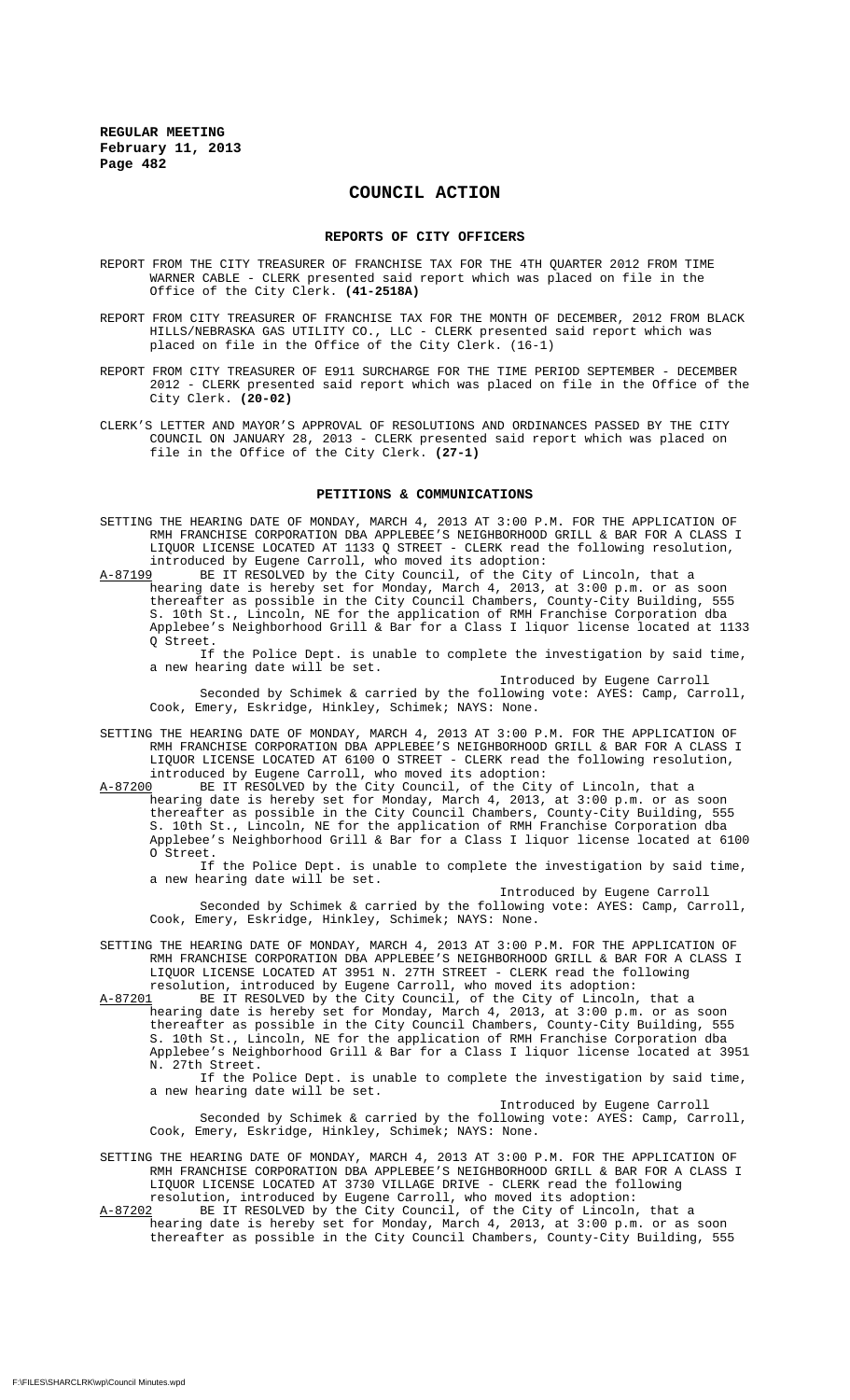S. 10th St., Lincoln, NE for the application of RMH Franchise Corporation dba Applebee's Neighborhood Grill & Bar for a Class I liquor license located at 3730 Village Drive.

If the Police Dept. is unable to complete the investigation by said time, a new hearing date will be set.

Introduced by Eugene Carroll Seconded by Schimek & carried by the following vote: AYES: Camp, Carroll, Cook, Emery, Eskridge, Hinkley, Schimek; NAYS: None.

PLACED ON FILE IN THE OFFICE OF THE CITY CLERK:

Administrative Amendment No. 13005 to Special Permit No. 450P, Madonna Rehabilitation Hospital, approved by the Planning Director on January 31, 2013 requested by the Planning Department to correct the special permit number referenced in Resolution PC-00848 approved in March, 2004 on property generally located at 5401 South St.

## **MISCELLANEOUS REFERRALS - NONE**

## **LIQUOR RESOLUTIONS**

APPLICATION OF TLD FOODS, INC. DBA SAM & LOUIE'S FOR A CLASS IK LIQUOR LICENSE AT 1332 P STREET, SUITE A - CLERK read the following resolution, introduced by Jon Camp, who moved its adoption for approval:<br>A-87203 BE IT RESOLVED by the City Cou

BE IT RESOLVED by the City Council of the City of Lincoln, Nebraska: That after hearing duly had as required by law, consideration of the facts of this application, the Nebraska Liquor Control Act, and the pertinent City ordinances, the City Council recommends that the application of TLD Foods, Inc. dba Sam & Louie's for a Class "IK" liquor license at 1332 P Street, Suite A, Lincoln, Nebraska, for the license period ending April 30, 2013, be approved with the condition that:

1. Applicant must successfully complete the responsible beverage server training course required by Section 5.04.035 of the Lincoln Municipal Code within 30 days of approval of this resolution.

2. The premises must comply in every respect with all city and state regulations.

The City Clerk is directed to transmit a copy of this resolution to the Nebraska Liquor Control Commission.

Introduced by Jon Camp

Seconded by Carroll & carried by the following vote: AYES: Camp, Carroll, Cook, Emery, Eskridge, Hinkley, Schimek; NAYS: None.

MANAGER APPLICATION OF PAUL A. JOHNSON FOR TLD FOODS, INC. DBA SAM & LOUIE'S AT 1332 P STREET, SUITE A - CLERK read the following resolution, introduced by Jon Camp, who moved its adoption for approval:

 $A-87204$  WHEREAS, TLD Foods Inc. dba Sam & Louie's located at 1332 P Street, Suite<br>A, Lincoln, Nebraska has been approved for a Retail Class "IK" liquor license, Lincoln, Nebraska has been approved for a Retail Class "IK" liquor license, and now requests that Paul A. Johnson be named manager;

WHEREAS, Paul A. Johnson appears to be a fit and proper person to manage said business.

NOW, THEREFORE, BE IT RESOLVED by the City Council of the City of Lincoln, Nebraska:

That after hearing duly had as required by law, consideration of the facts of this application, the Nebraska Liquor Control Act, and the pertinent City ordinances, the City Council recommends that Paul A. Johnson be approved as manager of this business for said licensee. The City Clerk is directed to transmit a copy of this resolution to the Nebraska Liquor Control Commission.

Introduced by Jon Camp

Seconded by Carroll & carried by the following vote: AYES: Camp, Carroll, Cook, Emery, Eskridge, Hinkley, Schimek; NAYS: None.

APPLICATION OF VINA MARKET I, LLC DBA VINA MARKET FOR A CLASS C LIQUOR LICENSE AT 611 NORTH 27TH STREET - CLERK read the following resolution, introduced by Jon Camp, who moved its adoption for approval:

 $A-87205$  BE IT RESOLVED by the City Council of the City of Lincoln, Nebraska:

That after hearing duly had as required by law, consideration of the facts of this application, the Nebraska Liquor Control Act, and the pertinent City ordinances, the City Council recommends that the application of Vina Market I, LLC dba Vina Market for a Class "I" liquor license at 611 North 27th Street, Lincoln, Nebraska, for the license period ending April 30, 2013, be approved with the condition that:

1. Applicant must successfully complete the responsible beverage server training course required by Section 5.04.035 of the Lincoln Municipal Code within 30 days of approval of this resolution.

2. The premises must comply in every respect with all city and state regulations.

The City Clerk is directed to transmit a copy of this resolution to the Nebraska Liquor Control Commission.

Introduced by Jon Camp

Seconded by Carroll & carried by the following vote: AYES: Camp, Carroll, Cook, Emery, Eskridge, Hinkley, Schimek; NAYS: None.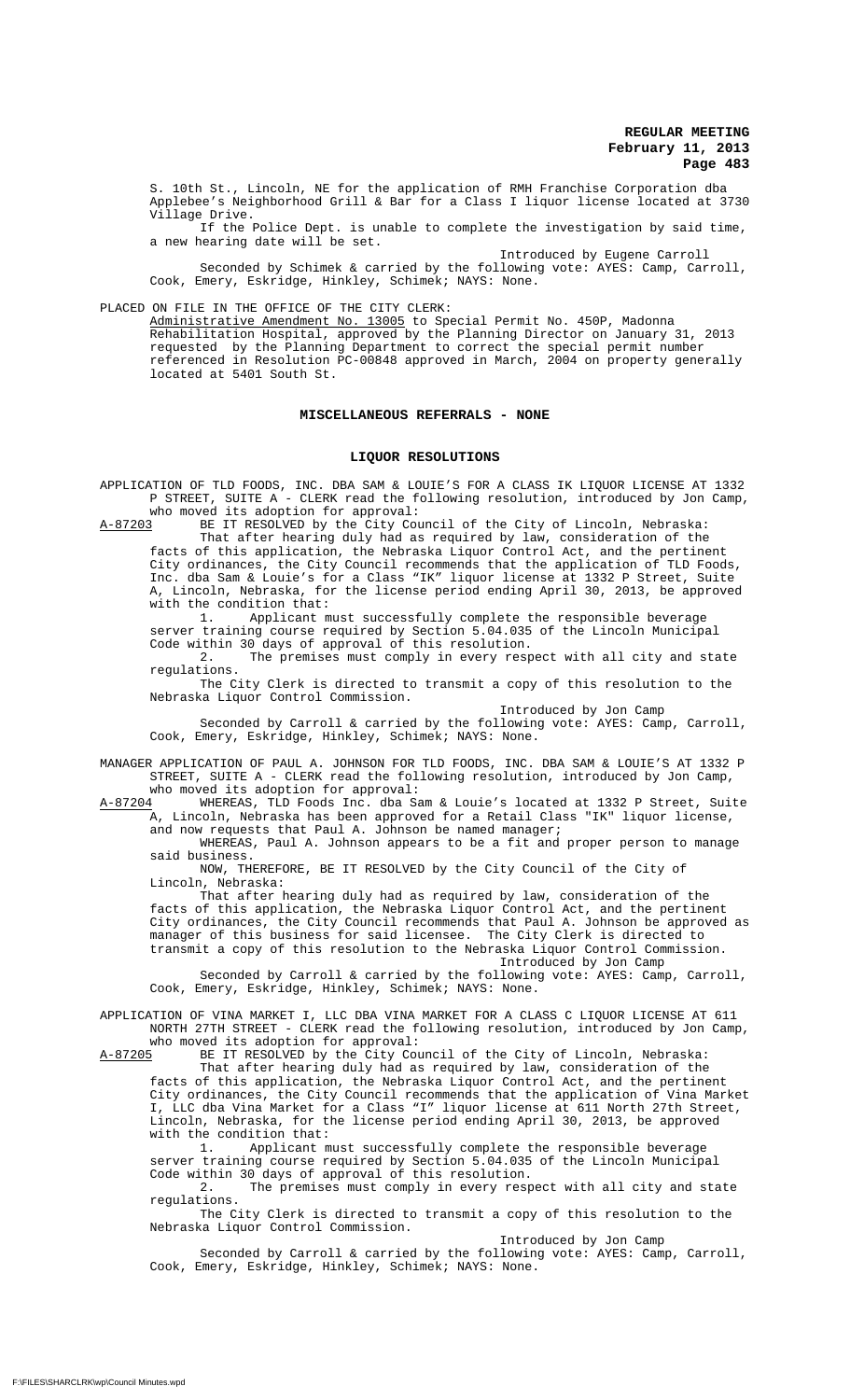MANAGER APPLICATION OF PHONG T. NGUYEN FOR VINA MARKET I, LLC DBA VINA MARKET AT 611 NORTH 27TH STREET - CLERK read the following resolution, introduced by Jon Camp, who moved its adoption for approval:

 $A-87206$  WHEREAS, Vina Market I, LLC dba Vina Market located at 611 North 27<sup>th</sup> Street, Lincoln, Nebraska has been approved for a Retail Class "I" liquor

license, and now requests that Phong T. Nguyen be named manager; WHEREAS, Phong T. Nguyen appears to be a fit and proper person to manage

said business. NOW, THEREFORE, BE IT RESOLVED by the City Council of the City of Lincoln, Nebraska:

That after hearing duly had as required by law, consideration of the facts of this application, the Nebraska Liquor Control Act, and the pertinent City ordinances, the City Council recommends that Phong T. Nguyn be approved as manager of this business for said licensee. The City Clerk is directed to transmit a copy of this resolution to the Nebraska Liquor Control Commission. Introduced by Jon Camp

Seconded by Carroll & carried by the following vote: AYES: Camp, Carroll, Cook, Emery, Eskridge, Hinkley, Schimek; NAYS: None.

# ORDINANCES - 2<sup>ND</sup> READING & RELATED RESOLUTIONS (as required)

- APPROVING A SUBLEASE AGREEMENT BETWEEN THE CITY OF LINCOLN AND GOODWILL INDUSTRIES FOR THE SUBLEASE OF OFFICE SPACE LOCATED AT 1010 N STREET TO PROVIDE JOB TRAINING AND EMPLOYMENT SERVICES UNDER THE WORKFORCE INVESTMENT ACT FOR A TERM OF JANUARY 1, 2013 THROUGH DECEMBER 31, 2014 - CLERK read an ordinance, introduced by Jon Camp, accepting and approving a Sublease Agreement between the City of Lincoln, Nebraska and Goodwill Industries for the sublease of space at 1010 N Street, Lincoln, Lancaster County, Nebraska for a term of January 1, 2013 through December 31, 2014 whereby the City of Lincoln is subleasing space to Goodwill Industries to provide job training and employment services under the Workforce Investment Act, the second time.
- APPROVING A SUBLEASE AGREEMENT BETWEEN THE CITY AND NEBRASKA DAS/STATE BUILDING DIVISION ON BEHALF OF THE DEPARTMENT OF LABOR FOR THE SUBLEASE OF OFFICE SPACE LOCATED AT 1010 N STREET, TO PROVIDE JOB TRAINING AND EMPLOYMENT SERVICES UNDER THE WORKFORCE INVESTMENT ACT FOR A TERM OF JANUARY 1, 2013 THROUGH DECEMBER 31, 2013 - CLERK read an ordinance, introduced by Jon Camp, accepting and approving a Sublease Agreement between the City of Lincoln and DAS/State Building Division, on behalf of the Nebraska Department of Labor, for the sublease of space at 1010 N Street, Lincoln, Lancaster County, Nebraska for a term of January 1, 2013 through December 31, 2013 whereby the City of Lincoln is subleasing space to the Nebraska Department of Labor to provide job training and employment services under the Workforce Investment Act, the second time.
- APPROVING A GROUND LEASE BETWEEN THE CITY OF LINCOLN AND ACTIVE LIVING CENTER CONDOMINIUM ASSOCIATION FOR THE LEASE OF THE ACTIVE LIVING CENTER AT 250 N. 21ST STREET FOR A 30 YEAR TERM. (RELATED ITEMS: 13-9, 13-21) (ACTION DATE: 2/25) - CLERK read an ordinance, introduced by Jon Camp, accepting and approving a Ground Lease between the City of Lincoln and the Active Living Center Condominium Association for the lease of real property generally located at 250 North 21st Street, Lincoln, Nebraska, for use for the Active Living Center Building consisting of three condominium units for a period of 30 years, the second time.
- APPROVING THE CONVEYANCE BY QUITCLAIM DEED OF UNIT 3 OF THE ACTIVE LIVING CENTER FROM THE CITY OF LINCOLN TO THE NEBRASKA TRAILS FOUNDATION ON PROPERTY LOCATED AT 250 N. 21ST STREET, SUITE 3. (RELATED ITEMS: 13-9, 13-21) (ACTION DATE: 2/25) -CLERK read an ordinance, introduced by Jon Camp, that pursuant to the Memorandum of Understanding authorized by Executive Order No. 84336 between the City of Lincoln, the Community Health Endowment and the Nebraska Trails Foundation Inc., to accomplish the construction and operation of a mixed use building known as the Active Living Center, generally located at 21st and Q Streets, the transfer of Unit 3 of the Active Living Center Condominium to Nebraska Trails Foundation Inc. is hereby authorized and approved and the Mayor is authorized to execute the Quitclaim Deed attached hereto for such transfer on behalf of the City of Lincoln, the second time.
- COMP. PLAN CONFORMANCE 12024 APPROVING AN AMENDMENT TO THE ANTELOPE VALLEY REDEVELOPMENT PLAN TO ADD "THE WRAP PROJECT" FOR APPROXIMATELY 160 DWELLING UNITS AND A 1,600 STALL PARKING GARAGE ON PROPERTY GENERALLY LOCATED BETWEEN Q STREET, R STREET, N. 18TH STREET AND N. ANTELOPE VALLEY PARKWAY. (RELATED ITEMS: 13R-33, 13-15, 13-16) (ACTION DATE: 2/25/13).
- COMP. PLAN CONFORMANCE 12023 DECLARING APPROXIMATELY 0.20 ACRES OF PROPERTY GENERALLY LOCATED AT THE NORTHEAST CORNER OF N. 18TH STREET AND Q STREET AS SURPLUS PROPERTY. (RELATED ITEMS: 13R-33, 13-15, 13-16) (ACTION DATE: 2/25/13) - CLERK read an ordinance, introduced by Jon Camp, declaring approximately 0.20 acres of city owned property generally located at the northeast corner of North 18th Street and Q Street as surplus, the second time.
- VACATION NO. 12011 VACATING NORTH 18TH STREET BETWEEN Q AND R STREET; THE NORTH 4 FEET OF Q STREET BETWEEN NORTH 18TH STREET AND N. ANTELOPE VALLEY PARKWAY; AND THE SOUTH 4 FEET OF R STREET BETWEEN NORTH 18TH STREET AND N. ANTELOPE VALLEY PARKWAY. (RELATED ITEMS: 13R-33, 13-15, 13-16) (ACTION DATE: 2/25/13) - CLERK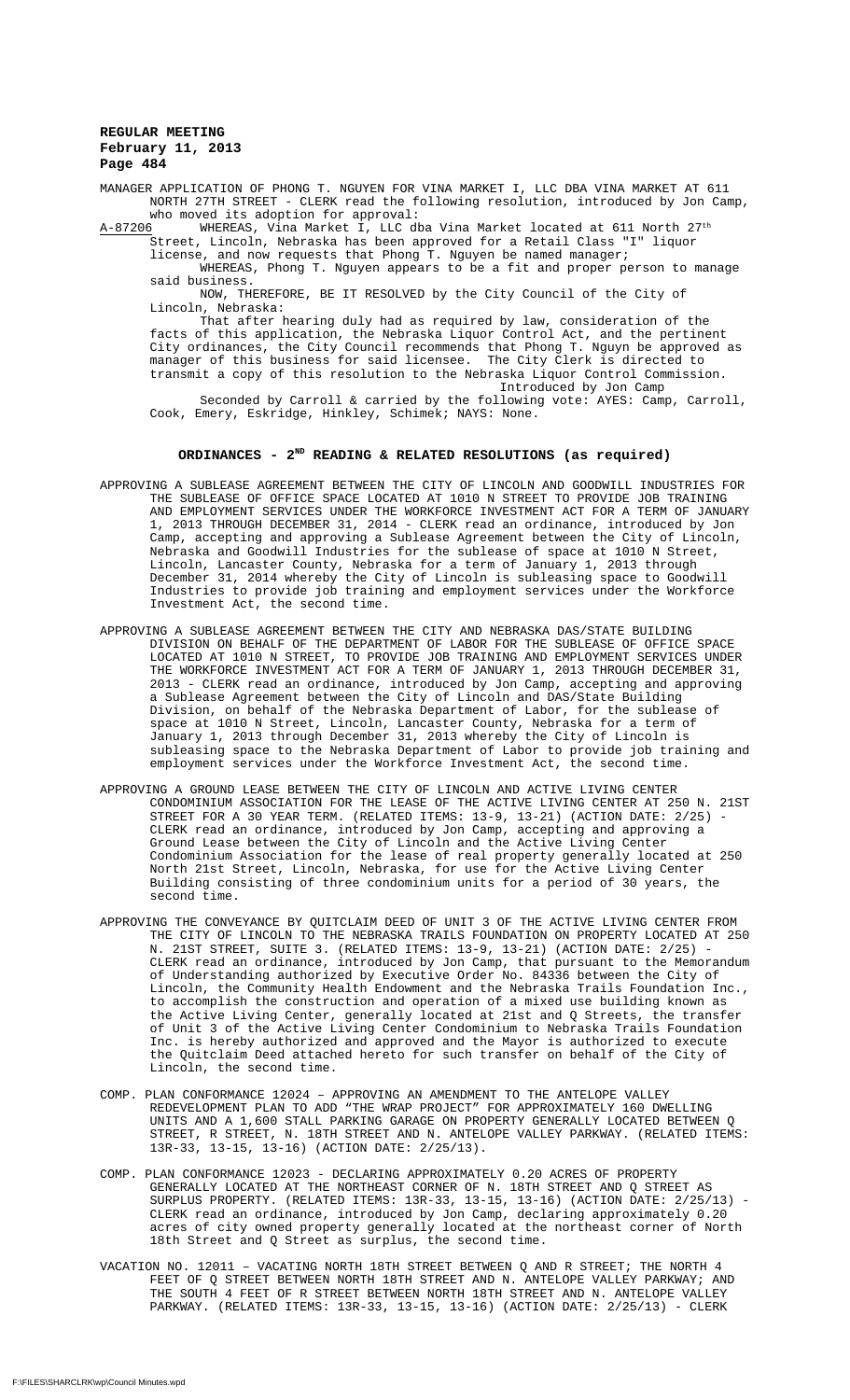read an ordinance, introduced by Jon Camp, vacating North 18th Street between Q & R Streets; the north 4 feet of Q Street between North 18th Street and N. Antelope Valley Parkway; and the south 4 feet of R Street between North 18th Street and N. Antelope Valley Parkway, and retaining title thereto in the City of Lincoln, Lancaster County, Nebraska, the second time.

- CHANGE OF ZONE 12037 APPLICATION OF THE PLANNING DIRECTOR FOR A CHANGE OF ZONE FROM P PUBLIC USE DISTRICT TO B-4 LINCOLN CENTER BUSINESS DISTRICT AND I-1 INDUSTRIAL DISTRICT; AND FROM B-4 LINCOLN CENTER BUSINESS DISTRICT, R-4 RESIDENTIAL DISTRICT, R-6 RESIDENTIAL DISTRICT, I-1 INDUSTRIAL DISTRICT AND H-3 HIGHWAY COMMERCIAL DISTRICT TO P PUBLIC USE DISTRICT, ON PROPERTY GENERALLY BOUNDED BY CORNHUSKER HIGHWAY TO P STREET AND NORTH 10TH STREET TO NORTH 23RD STREET - CLERK read an ordinance, introduced by Jon Camp, amending the Lincoln Zoning District Maps adopted and made a part of Title 27 of the Lincoln Municipal Code, pursuant to Section 27.05.020 of the Lincoln Municipal Code, by changing the boundaries of the districts established and shown thereon, the second time.
- COMP. PLAN AMENDMENT 12003 AMENDING THE 2040 LINCOLN-LANCASTER COUNTY COMPREHENSIVE PLAN BY CHANGING THE LAND USE DESIGNATION FROM RESIDENTIAL TO COMMERCIAL AND TO DESIGNATE A NEW COMMUNITY CENTER ON PROPERTY GENERALLY LOCATED AT NORTH 1ST STREET AND CORNHUSKER HIGHWAY. (RELATED ITEMS: 13R-34, 13R-35, 13R-36, 13-14) (ACTION DATE: 2/25/13).
- COMP. PLAN CONFORMANCE 12020 APPROVING THE 1ST AND CORNHUSKER REDEVELOPMENT PLAN CONSISTING OF AN ESTIMATED 78 ACRES COMPRISED OF MOBILE HOME RESIDENTIAL LAND USE, GENERALLY BOUNDED BY CORNHUSKER HIGHWAY, N. 4TH STREET, ADAMS STREET AND N. 1ST STREET. (RELATED ITEMS: 13R-34, 13R-35, 13R-36, 13-14) (ACTION DATE:  $2/25/13$ .
- APPROVING A DIRECTED ARTERIAL STREET IMPACT FEE TRANSPORTATION IMPROVEMENT AGREEMENT BETWEEN THE CITY AND ASCENTIA REAL ESTATE INVESTMENT COMPANY TO IDENTIFY DEVELOPER'S COST RESPONSIBILITIES REGARDING THE CONSTRUCTION OF THE ARTERIAL STREET IMPACT FEE FACILITY IMPROVEMENTS RELATED TO MIXED-USE DEVELOPMENT, INCLUDING AN APARTMENT COMPLEX, HOTEL, OFFICE SPACE AND RETAIL SPACE, GENERALLY LOCATED AT 1ST AND CORNHUSKER HIGHWAY. (RELATED ITEMS: 13R-34, 13R-35, 13R-36, 13-14) (ACTION DATE: 2/25/13).
- CHANGE OF ZONE 12029 APPLICATION OF COUNTRYSIDE MOBILE HOME PARK LLP AND LINCOLN MOBILE HOME PARKS LLP FOR A CHANGE OF ZONED FROM H-3 HIGHWAY COMMERCIAL DISTRICT AND R-2 RESIDENTIAL DISTRICT TO R-3 RESIDENTIAL DISTRICT PUD, ON PROPERTY GENERALLY LOCATED AT N. 1ST STREET AND CORNHUSKER HIGHWAY; FOR A PLANNED UNIT DEVELOPMENT DISTRICT DESIGNATION OF SAID PROPERTY; AND FOR A DEVELOPMENT PLAN WITH MODIFICATIONS TO THE ZONING ORDINANCE AND LAND SUBDIVISION ORDINANCE TO ALLOW 391,100 SQ. FT. OF COMMERCIAL FLOOR AREA, A HOTEL AND 450 DWELLING UNITS ON THE UNDERLYING R-3 ZONED AREA. (RELATED ITEMS: 13R-34, 13R-35, 13R-36, 13-14) (ACTION DATE: 2/25/13) - CLERK read an ordinance, introduced by Jon Camp, amending the Lincoln Zoning District Maps attached to and made a part of Title 27 of the Lincoln Municipal Code, as provided by Section 07.05.020 of the Lincoln Municipal Code, by changing the boundaries of the districts established and shown thereon, the second time.
- COMP. PLAN CONFORMANCE 12022 DECLARING APPROXIMATELY 1.56 ACRES OF PROPERTY GENERALLY LOCATED AT WEST B STREET AND S. FOLSOM STREET AS SURPLUS PROPERTY. (RELATED ITEMS: 13-18, 13-19, 13-20) (ACTION DATE: 2/25/13) - CLERK read an ordinance, introduced by Jon Camp, declaring approximately 1.56 acres of City owned property generally located at West B Street and South Folsom Street as surplus, the second time.
- CHANGE OF ZONE 12039 APPLICATION OF THE DIRECTOR OF THE PARKS AND RECREATION DEPARTMENT FOR A CHANGE OF ZONE FROM P PUBLIC USE DISTRICT TO R-2 RESIDENTIAL DISTRICT ON PROPERTY GENERALLY LOCATED AT WEST B STREET AND S. FOLSOM STREET. (RELATED ITEMS: 13-18, 13-19, 13-20) (ACTION DATE: 2/25/13) - CLERK read an ordinance, introduced by Jon Camp, amending the Lincoln Zoning District Maps adopted by reference and made a part of Title 27 of the LIncoln Municipal Code, pursuant to Section 27.05.020 of the Lincoln Municipal Code, by changing the boundaries of the districts established and shown thereon, the second time.
- APPROVING A REAL ESTATE SALES AGREEMENT BETWEEN THE CITY AND WILLARD COMMUNITY CENTER FOR PROPERTY GENERALLY LOCATED AT 1245 S. FOLSOM STREET. (RELATED ITEMS: 13-18, 13-19, 13-20) (ACTION DATE: 2/25/13) - CLERK read an ordinance, introduced by Jon Camp, approving a Real Estate Sales Agreement between the City of Lincoln and Willard Community Center authorizing the sale of surplus property generally located at 1245 South Folsom Street, the second time.

#### **PUBLIC HEARING - RESOLUTIONS**

APPROVING AN INTERLOCAL AGREEMENT BETWEEN THE CITY OF LINCOLN, PARKS AND RECREATION DEPARTMENT, AND THE NEBRASKA GAME AND PARKS COMMISSION FOR ENGINEERING SERVICES AND CONSTRUCTION IMPROVEMENTS TO BOWLING LAKE GENERALLY LOCATED AT N.W. 48TH STREET AND W. CUMING STREET - CLERK read the following resolution, introduced by Jon Camp, who moved its adoption: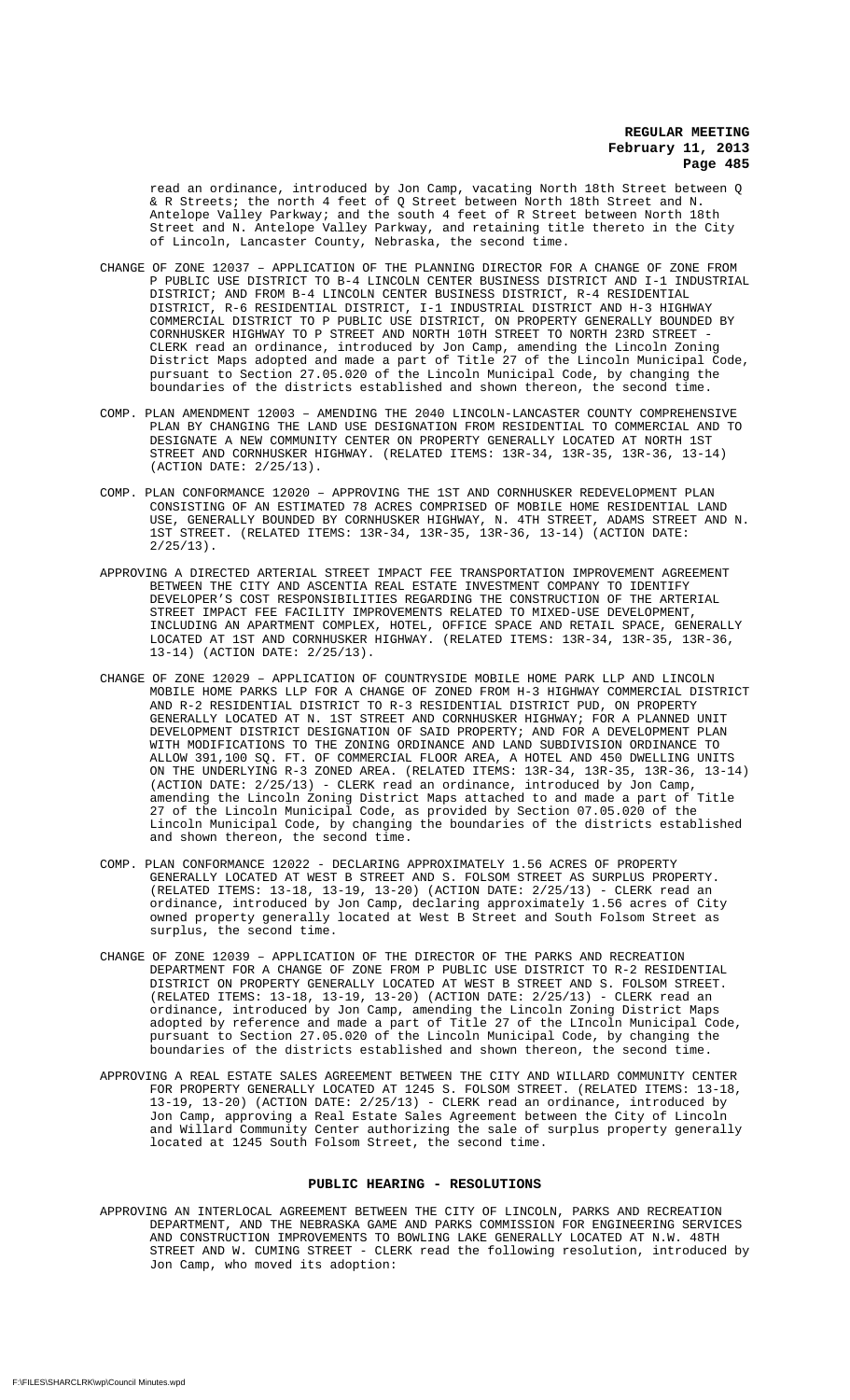A-87207 BE IT RESOLVED by the City Council of the City of Lincoln, Nebraska: That the Interlocal Agreement between the City of Lincoln and the Nebraska Game and Parks Commission for engineering services and construction improvements to Bowling Lake generally located at N.W. 48th Street and W. Cuming Street for a 25 year term, a copy of which is attached hereto marked as Attachment "A" and made a part hereof by reference, is hereby approved and the Mayor is authorized to execute said Interlocal Agreement on behalf of the City. The City Clerk is hereby directed to transmit a copy of the executed original Interlocal Agreement to Lynn Johnson, Director of Parks and Recreation Department, for transmittal to the Nebraska Game and Parks Commission. Introduced by Jon Camp

Seconded by Carroll & carried by the following vote: AYES: Camp, Carroll, Cook, Emery, Eskridge, Hinkley, Schimek; NAYS: None.

APPROVING A CONSTRUCTION ENGINEERING SERVICES AGREEMENT BETWEEN THE CITY AND THE NEBRASKA DEPT. OF ROADS FOR THE USE OF FEDERAL SURFACE TRANSPORTATION PROGRAM FUNDS FOR THE CITYWIDE STREET RESURFACING PROJECT (STATE PROJECT NO. LCLC-5228(4), CN 13138, CITY PROJECT NO. 540022) - CLERK read the following resolution, introduced by Jon Camp, who moved its adoption:

A-87208 BE IT RESOLVED by the City Council of the City of Lincoln, Nebraska: That the attached Agreement between the City of Lincoln and the State of Nebraska Department of Roads for the use of Federal Surface Transportation Program Funds for the Citywide Street Resurfacing Project, Project No. LCLC-5228(4), CN 13138, City Project No. 540022, in accordance with the terms and conditions contained in said Agreement, is hereby approved and the Mayor is authorized to execute the same on behalf of the City of Lincoln.

The City Clerk is directed to return the executed copy of the Agreement to Holly Lionberger, Engineering Services, Department of Public Works & Utilities, for transmittal and execution by the State Department of Roads. Introduced by Jon Camp

Seconded by Carroll & carried by the following vote: AYES: Camp, Carroll, Cook, Emery, Eskridge, Hinkley, Schimek; NAYS: None.

## **ORDINANCE - 3RD READING & RELATED RESOLUTIONS (as required)**

AUTHORIZING THE ISSUANCE OF NOT TO EXCEED \$9,000,000 AGGREGATE PRINCIPAL AMOUNT OF SOLID WASTE MANAGEMENT REVENUE AND REFUNDING BONDS, AND RELATED MATTERS - CLERK read an ordinance, introduced by DiAnna Schimek, being a Series Ordinance adopted under and pursuant to Ordinance No. 18774 authorizing the issuance of Solid Waste Management Revenue and Refunding Bonds, Series 2013, of the City of Lincoln, Nebraska in an aggregate principal amount not to exceed \$9,000,000 for the purposes of (A) providing for extensions, enlargements and improvements to the City's Solid Waste Management Facilities and (B) providing for the payment and redemption of the City's \$2,800,000 outstanding principial amount Solid Waste Management Revenue Bonds, Series 2006; fixing in part and providing for the fixing in part of the details of the Bonds; authorizing for the sale of the Bonds and the application of the proceeds thereof; authorizing the execution and delivery of certain documents; taking other action in connection with the foregoing; and related matters, the third time.<br>SCHIMEK Moved to pass the ordinance as read.

Moved to pass the ordinance as read. Seconded by Carroll & carried by the following vote: AYES: Camp, Carroll, Cook, Emery, Eskridge, Hinkley, Schimek; NAYS: None.

The ordinance, being numbered **#19825**, is recorded in Ordinance Book #28, Page .

CHANGE OF ZONE 10014A - APPLICATION OF UNION BANK TO AMEND THE NORTHWOODS PLAZA PLANNED UNIT DEVELOPMENT TO CHANGE THE NUMBER OF DWELLING UNITS FROM 80 TO 150 ON PROPERTY GENERALLY LOCATED AT NORTH 84TH STREET AND HOLDREGE STREET - CLERK read an ordinance, introduced by DiAnna Schimek, amending the Northwoods Plaza Planned Unit Development to increase the number of multi-family dwelling units from 80 to 150, increasing the lot size of Lot 7 by adding in Lot 8, Lot 10 and a small portion of parking area in Outlot A to allow Lot  $\tilde{7}$  to be used for either 150 multi-family dwelling units or 79,000 sq. ft. of commercial use as an alternative to the previously approved use of Lot 7 for elderly housing or residential health care and relocating the hotel site to Lot 6 to allow Lot 6 to be used for an 86 room hotel or 24,000 sq. ft. of commercial use, on property generally located at North 84th Street and Holdrege Street, the third time. SCHIMEK Moved to pass the ordinance as read.

Seconded by Carroll & carried by the following vote: AYES: Camp, Carroll, Cook, Eskridge, Hinkley, Schimek; NAYS: Emery.

The ordinance, being numbered **#19826**, is recorded in Ordinance Book #28, Page .

- CHANGE OF ZONE 12033 AMENDING TITLE 27 OF THE LINCOLN MUNICIPAL CODE (ZONING ORDINANCE) TO REFORMAT CHAPTER 27.72 (HEIGHT AND LOT REGULATIONS) AND TO INCLUDE REGULATIONS THAT WERE NOT CARRIED OVER FROM CHAPTER 27.71 TO 27.72; TO PROVIDE CLARIFICATION AS TO HOW USES ARE REGULATED BY AMENDING CHAPTERS 27.02 DEFINITIONS, 27.06 USE GROUPS, 27.39 H-1 INTERSTATE COMMERCIAL DISTRICT, 27.62 CONDITIONAL USES, 27.63 SPECIAL PERMITS, 27.69 SIGNS, 27.72 HEIGHT AND LOT REGULATIONS (RELATED ITEMS: 13-5, 13R-29)(ACTION DATE: 2/11/13) - PRIOR to reading:<br>CARROLL M
- CARROLL Moved MTA #1 to amend Bill No. 13-5 in the following manner: 1. On page 21, line 29, correct a typographical error by deleting section number 26.67.066(a) and inserting in lieu thereof section number 27.67.066(a).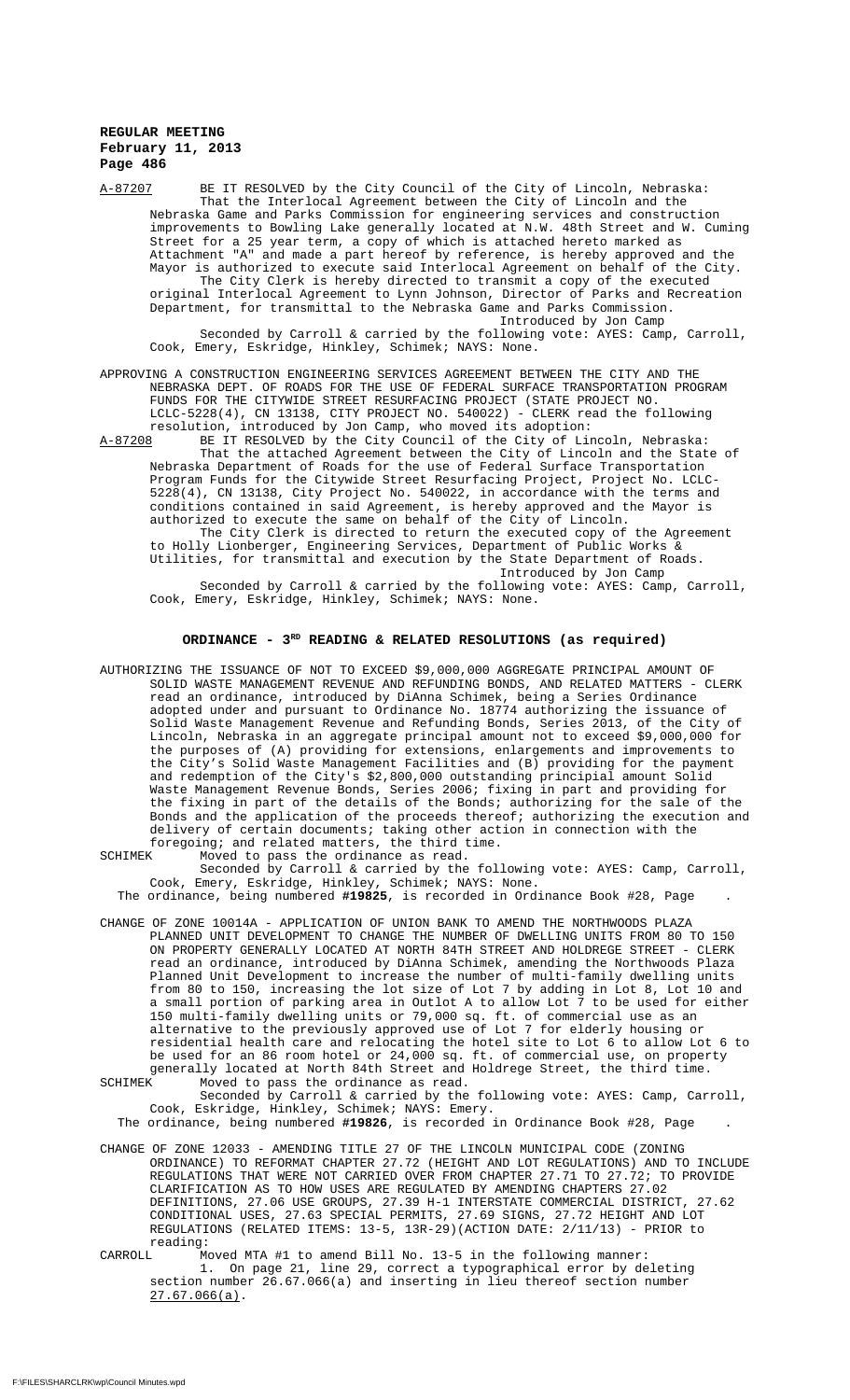2. On page 61, between the lines 15 and 16, insert a new section 47 to read as follows:<br>"47. That

That Section 27.63.800 of the Lincoln Municipal Code be amended to read as follows:<br>27.63.800 Sin

Single-Family Dwellings.

Single-family dwellings which do not meet the minimum lot area, average lot width, or yard requirements in Table <del>27.15.080(a)</del> 27.72.020(a) may be allowed by special permit in the R-3 district under the conditions below: (a) Such use shall be located on a lot inside the City of Lincoln's January 1, 2010 corporate limits.<br>(b) Minimum lot requirem

(b) Minimum lot requirements. See Section  $27.15.030(f)(2)$  27.72.150. (c) There must be at least 22 contiguous feet of uninterrupted curb space abutting each lot measured along the face of the curb from the edge of the curb return to the lot line.

(d) Any garage door or doors facing the street shall not occupy more than 40% of the width of the building facade, except that the garage door or doors may occupy up to 60% of the width of the building facade if there is living area or a covered balcony above the majority of the garage. Notwithstanding the above, detached garages which are not considered a part of and are primarily located to the side of or behind the main structure are exempt from this requirement.

Garages facing and taking access from a street must have a minimum etback of 20 feet from the lot line.

(f) The principal street facade of each dwelling shall have at least<br>one door. The principal street facade of each dwelling shall also have a The principal street facade of each dwelling shall also have a minimum of one window per story oriented to the street. If the dwelling is two stories in height, both required windows may be located on the second floor. The minimum glazed area of a window shall be five square feet." Renumber the remaining sections as Sections 48 and 49.

Seconded by Schimek & carried by the following vote: AYES: Camp, Carroll, Cook, Emery, Eskridge, Hinkley, Schimek; NAYS: None.

CLERK Read an ordinance, introduced by DiAnna Schimek, amending Title 27 of the Lincoln Municipal Code (Zoning Ordinance) to reformat Chapter 27.72 (Height and Lot Regulations) and to include regulations that were not carried over from Chapter 27.71 to 27.72; to provide clarification as to how uses are regulated by amending Chapters 27.02 Definitions, 27.06 Use Groups, 27.39 H-1 Interstate Commercial District, 27.62 Conditional Uses, 27.63 Special Permits, 27.69 Signs, 27.72 Height and Lot Regulations, the third time.<br>SCHIMEK Moved to pass the ordinance as amended.

SCHIMEK Moved to pass the ordinance as amended. Seconded by Carroll & carried by the following vote: AYES: Camp, Carroll, Cook, Emery, Eskridge, Hinkley, Schimek; NAYS: None.

The ordinance, being numbered **#19827**, is recorded in Ordinance Book #28, Page .

MISC. NO. 12018 - APPLICATION OF THE PLANNING DIRECTOR TO AMEND THE CITY OF LINCOLN DESIGN STANDARDS BY AMENDING CHAPTER 3.5 (LANDSCAPING AND SCREENING) TO PROVIDE CLARIFICATION REGARDING SCREENING REQUIREMENTS FOR MOTORIZED VEHICLE REPAIR AND SERVICE FACILITIES. (RELATED ITEMS: 13-5, 13R-29)(ACTION DATE: 2/11/13) - CLERK read the following resolution, introduced by DiAnna Schimek, who moved its

adoption:<br>A-87209 WHE WHEREAS, the City of Lincoln has previously adopted the City of Lincoln Design Standards by Resolution No. A-80518, as amended; and

WHEREAS, an amendment to Section 7.11 of Chapter 3.50, Design Standards for Screening and Landscaping, is necessary to provide clarification that the screening requirements in areas outside a building used for storage and/or display of merchandise for service/ repair facilities and/or contractor services under Section 7.11 are applicable to Motorized Vehicle Service and Repair Facilities and for refuse areas; recycling bins; open storage; loading areas; and (f) ground level mechanical equipment associated with all uses. NOW, THEREFORE, BE IT RESOLVED by the City Council of the City of Lincoln, Nebraska:

That Section 7.11 of Chapter 3.50, Design Standards for Screening and Landscaping, adopted by the City Council on March 20, 2006 by Resolution No. A-83782 and amended on June 25, 2012 by Resolution No. A-86876, be and the same is hereby amended as shown on Attachment "A" which is attached hereto and incorporated herein by reference.

Introduced by DiAnna Schimek Seconded by Carroll & carried by the following vote: AYES: Camp, Carroll, Cook, Emery, Eskridge, Hinkley, Schimek; NAYS: None.

CHANGE OF ZONE 12036 - APPLICATION OF KEVIN RHINEHART FOR A CHANGE OF ZONE FROM R-2 RESIDENTIAL DISTRICT TO R-2 RESIDENTIAL DISTRICT WITH LANDMARK OVERLAY, DESIGNATING THE MYRON WHEELER HOUSE AS A LANDMARK, ON PROPERTY GENERALLY LOCATED AT 1717 D STREET - CLERK read an ordinance, introduced by DiAnna Schimek, accepting the application of Kevin Rhinehart for a change of zone from R-2 Residential District to R-2 Residential District with Landmark Overlay, designating the Myron Wheeler House as a Landmark, on property generally located at 1717 D Street, the third time.<br>SCHIMEK Moved to pass the ordinance

Moved to pass the ordinance as read.

Seconded by Carroll & carried by the following vote: AYES: Camp, Carroll, Cook, Emery, Eskridge, Hinkley, Schimek; NAYS: None.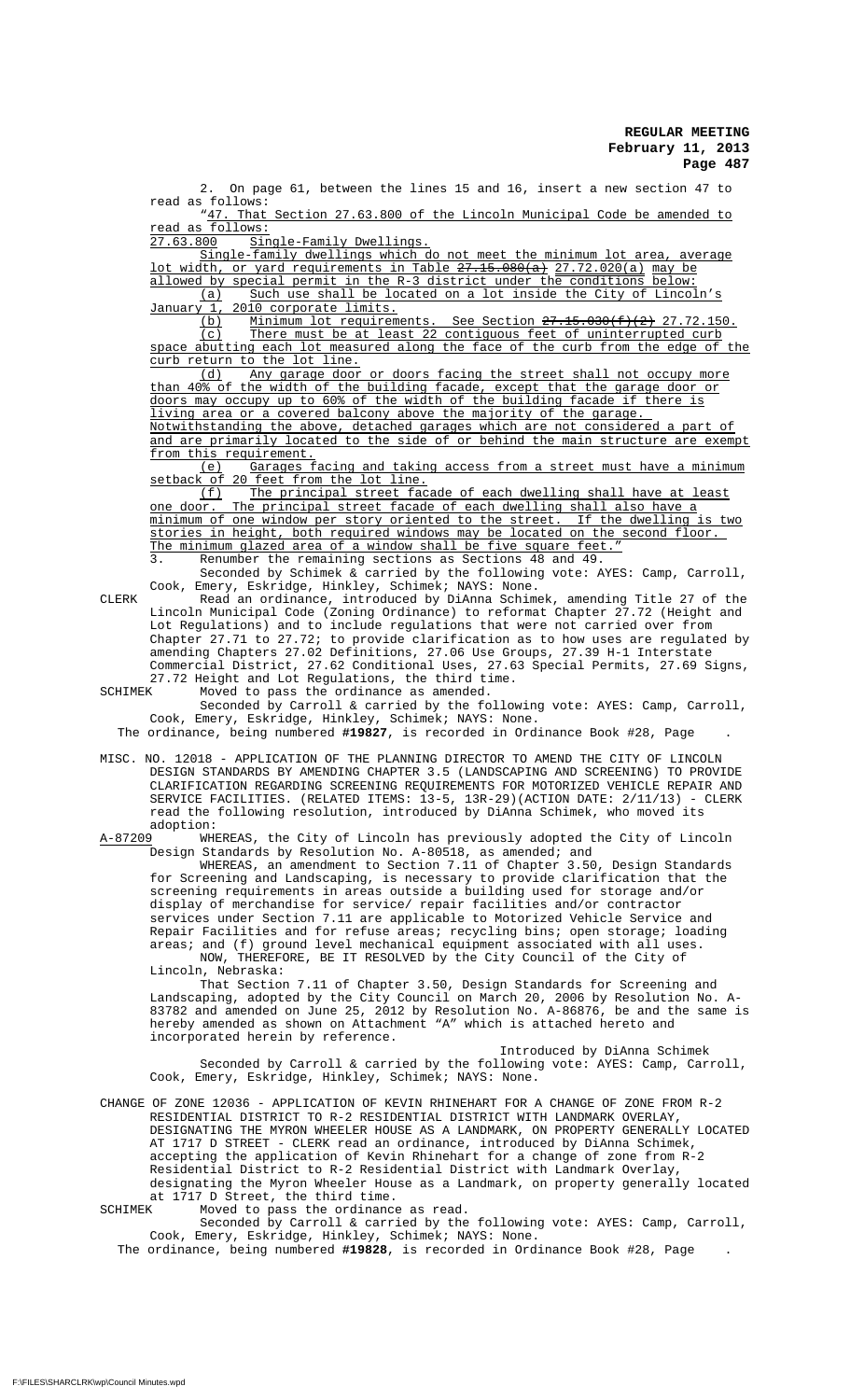- AMENDING THE PAY SCHEDULE FOR A CERTAIN EMPLOYEE GROUP WHOSE CLASSIFICATIONS ARE ASSIGNED TO THE PAY RANGE WHICH IS PREFIXED BY THE LETTER "M" BY CREATING THE CLASSIFICATION OF "PUBLIC WORKS AND UTILITIES ASSISTANT DIRECTOR" - PRIOR to reading:
- COOK Moved to Delay Action on Bill No. 13-7 two weeks to February 25, 2013. Seconded by Carroll & carried by the following vote: AYES: Camp, Carroll, Cook, Emery, Eskridge, Hinkley, Schimek; NAYS: None.
- CLERK Read an ordinance, introduced by DiAnna Schimek, amending Section 1 of Ordinance No. 19776 passed September 17, 2012, relating to the pay schedules of employees whose classifications are assigned to the pay range which is prefixed by the letter "M," by creating the job classification of "Public Works and Utilities Assistant Director", the third time.
- APPROVING A REAL ESTATE SALES AGREEMENT BETWEEN THE CITY OF LINCOLN AND THE HOUSING AUTHORITY OF THE CITY OF LINCOLN FOR THE SALE OF CITY PROPERTY DESCRIBED AS LOT 2 AND THE NORTH 5 FEET OF LOT 3, BLOCK 1, GIBBON'S ADDITION, MORE COMMONLY KNOWN AS 1621 NORTH 29TH STREET - CLERK read an ordinance, introduced by DiAnna Schimek, Approving a Real Estate Sales Agreement between the City of Lincoln and the Housing Authority of the City of Lincoln authorizing the sale of City owned property described as Lot 2 and the north 5 feet of Lot 3, Block 1, Gibbon's Addition, more commonly known as 1621 N. 29th Street, the third time.
- SCHIMEK Moved to pass the ordinance as read. Seconded by Carroll & carried by the following vote: AYES: Carroll, Cook, Emery, Eskridge, Hinkley, Schimek; NAYS: Camp.

The ordinance, being numbered **#19829**, is recorded in Ordinance Book #28, Page .

APPROVING A LEASE AGREEMENT BETWEEN THE LINCOLN MEDICAL EDUCATIONAL PARTNERSHIP AND CITY OF LINCOLN, ON BEHALF OF THE LINCOLN POLICE DEPARTMENT FOR SPACE TO BE UTILIZED FOR THE SOUTHEAST TEAM SUBSTATION FOR AN EIGHT MONTH TERM - CLERK read an ordinance, introduced by DiAnna Schimek, accepting and approving a Lease Agreement between Lincoln Medical Educational Partnership and the City of Lincoln for a lease of space for a term of February 1, 2013 through September 30, 2013, for use by the Lincoln Police Department, the third time.

SCHIMEK Moved to pass the ordinance as read. Seconded by Carroll & carried by the following vote: AYES: Camp, Carroll, Cook, Emery, Eskridge, Hinkley, Schimek; NAYS: None.

The ordinance, being numbered **#19830**, is recorded in Ordinance Book #28, Page .

## ORDINANCES - 1<sup>st</sup> READING & RELATED RESOLUTIONS (as required)

- AUTHORIZING THE ISSUANCE BY THE CITY OF ITS GENERAL OBLIGATION ARENA BONDS IN AN AGGREGATE PRINCIPAL AMOUNT NOT TO EXCEED \$25,000,000 FOR THE PURPOSE OF PAYING THE COSTS INCIDENT TO ACQUIRING, CONSTRUCTING, EQUIPPING AND FURNISHING THE PINNACLE BANK ARENA AND RELATED FACILITIES AND IMPROVEMENTS; PLEDGING THE INCOME, PROCEEDS, AND REVENUE OF THE ARENA, APPROPRIATIONS FROM THE STATE OF NEBRASKA AND OTHER STATE SOURCES, AND OTHER AVAILABLE REVENUE, INCOME AND RECEIPTS OF THE CITY, INCLUDING CERTAIN SALES, USE, OCCUPATION AND/OR PROPERTY TAX REVENUE, FEES OR RECEIPTS SUFFICIENT TO PAY THE PRINCIPAL OF AND THE INTEREST ON SAID BONDS AS THEY BECOME DUE AND PAYABLE; AND RELATED MATTERS CLERK read an ordinance, introduced by Eugene Carroll, authorizing and providing for the issuance, sale and delivery of General Obligation Arena Bonds, Series 2013, of the City of Lincoln, Nebraska, in an aggregate principal amount not to exceed \$25,000,000 (The "Bonds"), for the purpose of paying a portion of the costs of acquiring, constructing, equipping and furnishing a Sports/Entertainment Arena and related facilities and improvements (The "Project"); prescribing certain terms of the Bonds; delegating, authorizing and directing the Finance Director to exercise his independent judgment and absolute discretion in determining certain other terms of the Bonds; pledging the income, proceeds, and revenue of the project, any state appropriations and sources, and available revenue, income, and receipts of the City, including certain City sales, use, occupation and/or property tax revenue, fees or receipts, in an amount sufficient to pay the principal of and the interest on said bonds as they become due and payable; and authorizing and approving certain other related matters, the first time.
- AUTHORIZING THE ISSUANCE BY THE CITY OF ITS GENERAL OBLIGATION STORMWATER BONDS IN AN AGGREGATE PRINCIPAL AMOUNT NOT TO EXCEED \$7,900,000 FOR THE PURPOSE OF PAYING THE COSTS OF IMPROVING AND EXTENDING THE CITY'S STORMWATER DRAINAGE AND FLOOD MANAGEMENT SYSTEM, THE LEVYING OF A TAX ON ALL TAXABLE PROPERTY WITHIN THE CITY TO PAY THE PRINCIPAL, PREMIUM AND INTEREST ON SUCH BONDS, AND RELATED MATTERS - CLERK read an ordinance, introduced by Eugene Carroll, authorizing and providing for the issuance, sale and delivery of General Obligation Stormwater Bonds, Series 2013, of the City of Lincoln, Nebraska, in an aggregate principal amount not to exceed \$7,900,000 (The "Bonds"), for the purpose of paying the costs of constructing improvements and extensions to the City's stormwater drainage and and flood management system; prescribing certain terms of the Bonds; delegating, authorizing and directing the Finance Director to exercise his independent judgment and absolute discretion in determining certain other terms of the Bonds; providing for the payment of the principal of and interest on the Bonds by the levy of a tax on all of the taxable property within the City; and authorizing and approving certain other related matters, the first time.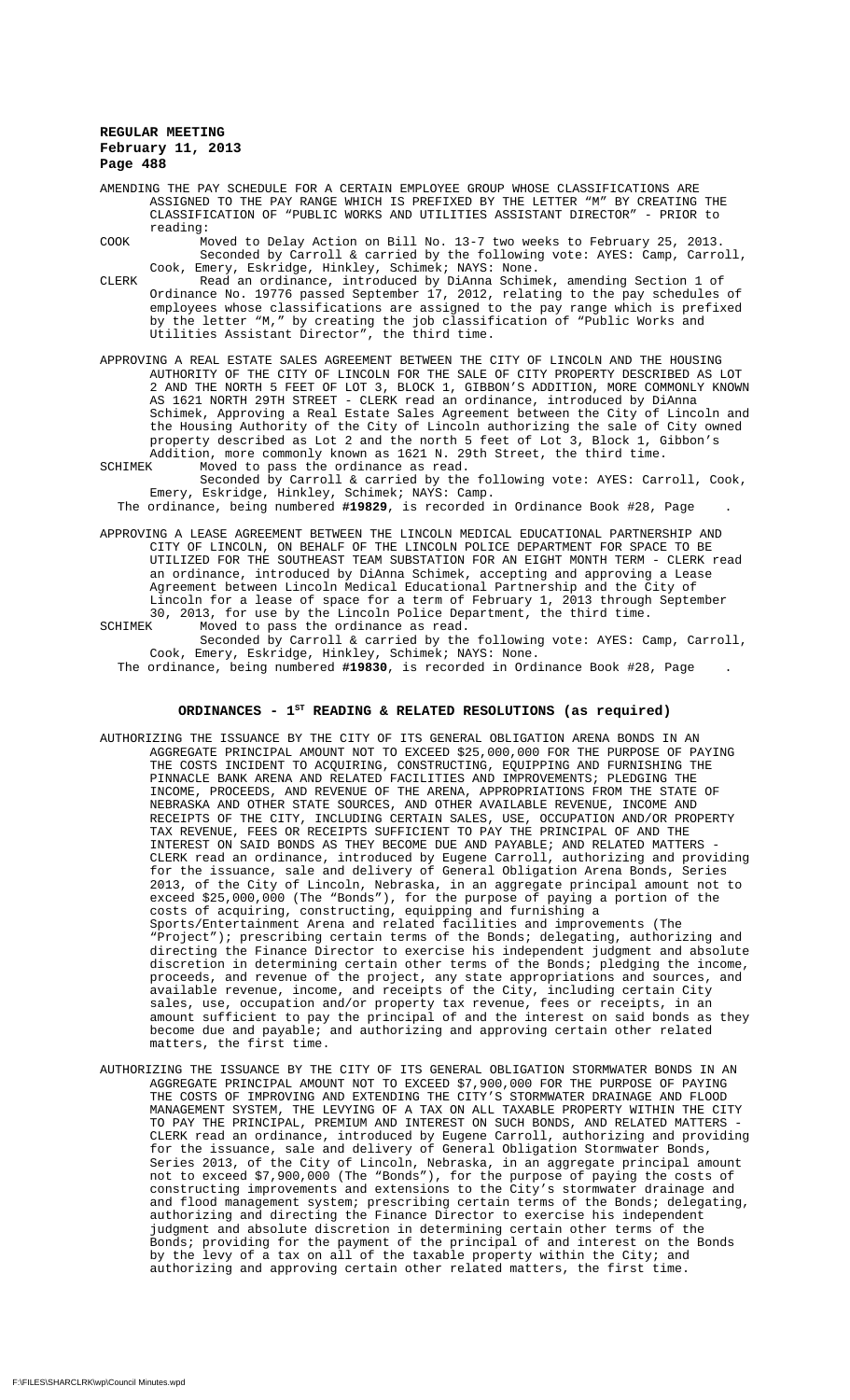- CHANGE OF ZONE 12021 APPLICATION OF INTERSTATE LAND, LLC FOR A CHANGE OF ZONE FROM I-1 INDUSTRIAL DISTRICT TO R-3 RESIDENTIAL DISTRICT PLANNED UNIT DEVELOPMENT TO ALLOW A CAMPGROUND, MULTI-FAMILY RESIDENTIAL AND ANY USE ALLOWED IN THE I-1 INDUSTRIAL DISTRICT ON THE UNDERLYING R-3 RESIDENTIAL ZONED AREA ON PROPERTY GENERALLY LOCATED AT N.W. 12TH STREET AND CORNHUSKER HIGHWAY - CLERK read an ordinance, introduced by Eugene Carroll, amending the Lincoln Zoning District Maps attached to and made a part of Title 27 of the Lincoln Municipal Code, as provided by Section 27.05.020 of the Lincoln Municipal Code, by changing the boundaries of the districts established and shown thereon, the first time.
- APPROVING THE MANOR OF LINCOLN DEVELOPMENT AND CONDITIONAL ZONING AGREEMENT BETWEEN MANOR OF LINCOLN, INC. AND THE CITY OF LINCOLN TO LIMIT USES ON THE PROPERTY TO OFFICE, VETERINARY FACILITY AND THOSE B-1 USES ALSO ALLOWED IN THE R-2 RESIDENTIAL DISTRICT ON PROPERTY GENERALLY LOCATED AT NORTH 14TH STREET AND KNOX STREET SHOULD THE PROPERTY BE RE-ZONED FROM R-2 RESIDENTIAL DISTRICT TO B-1 LOCAL BUSINESS DISTRICT. (RELATED ITEMS: 13R-40, 13-23) (ACTION DATE: 3/4/13)
- CHANGE OF ZONE 12040 APPLICATION OF MANOR OF LINCOLN FOR A CHANGE OF ZONE FROM R-2 RESIDENTIAL DISTRICT TO B-1 LOCAL BUSINESS DISTRICT ON PROPERTY GENERALLY LOCATED AT NORTH 14TH STREET AND KNOX STREET (RELATED ITEMS: 13R-40, 13-23) (ACTION DATE: 3/4/13) - CLERK read an ordinance, introduced by Eugene Carroll, amending the Lincoln Zoning District Maps adopted by reference and made a part of Title 27 of the Lincoln Municipal Code, pursuant to Section 27.05.020 of the Lincoln Municipal Code, by changing the boundaries of the districts established and shown thereon, the first time.
- APPROVING A LEASE BETWEEN THE CITY OF LINCOLN AND CONSTELLATION STUDIOS, LLC FOR THE LEASE OF CITY PROPERTY GENERALLY LOCATED AT THE SOUTHWEST CORNER OF 21ST AND O STREETS FOR A FIVE YEAR TERM WITH OPTIONS TO RENEW FOR TWO ADDITIONAL FIVE YEAR TERMS - CLERK read an ordinance, introduced by Eugene Carroll, accepting and approving the Lease Agreement between the City of Lincoln, Nebraska and Constellation Studios, LLC for the lease of property generally located at the southwest corner of  $21^{st}$  and O streets for a five year term with options to renew said Lease for two additional five year terms, the first time.

# RESOLUTIONS -  $1^{ST}$  READING - ADVANCE NOTICE

- APPROVING AN AMENDMENT TO THE AGREEMENT BETWEEN THE CITY OF LINCOLN ON BEHALF OF THE LINCOLN-LANCASTER COUNTY HEALTH DEPARTMENT AND THE NEBRASKA DEPARTMENT OF ENVIRONMENTAL QUALITY FOR THE HEALTH DEPARTMENT'S AIR QUALITY PROGRAM 105 GRANT WORKPLAN TO PROVIDE AN ADDITIONAL \$60,000.00 FOR THE REPLACEMENT OF THE HEALTH DEPARTMENT'S OZONE MONITOR AND EXPENSES RELATED TO SAID REPLACEMENT. (REQUEST TO PLACE ON CONSENT AGENDA FOR P.H. ON 2/25)
- APPROVING A GRANT AGREEMENT BETWEEN THE CITY OF LINCOLN ON BEHALF OF THE LINCOLN-LANCASTER COUNTY HEALTH DEPARTMENT AND THE NEBRASKA DEPARTMENT OF ENVIRONMENTAL QUALITY FOR A \$19,000.00 GRANT FOR THE LITTER REDUCTION AND RECYCLING GRANT PROGRAM - KEEP LINCOLN - LANCASTER COUNTY BEAUTIFUL PROGRAM - CLEANUP ACTIVITIES, FOR A TERM OF JANUARY 1, 2013 THROUGH JUNE 30, 2014. (REQUEST TO PLACE ON CONSENT AGENDA FOR P.H. ON 2/25)
- ACCEPTING THE REPORT OF NEW AND PENDING CLAIMS AGAINST THE CITY AND APPROVING DISPOSITION OF CLAIMS SET FORTH FOR THE PERIOD OF JANUARY 16 - 31, 2013.
- AMENDING THE 2012/2013 2017/2018 CAPITAL IMPROVEMENTS PROGRAM BUDGET TO ADD A NEW<br>PROJECT TO THE PUBLIC WORKS & UTILITIES/WATER TO INCLUDE THE DESIGN OF TWO PROJECT TO THE PUBLIC WORKS & UTILITIES/WATER TO INCLUDE THE DESIGN OF HORIZONTAL WELLS, TWO WELL HOUSES AND RAW WATER PIPELINE AND TO INITIALLY CONSTRUCT ONE HORIZONTAL WELL, ONE WELL HOUSE AND RAW WATER PIPELINE IN LINCOLN'S WELL FIELD NEAR ASHLAND, NEBRASKA.
- DIRECTING SUBMITTAL TO THE QUALIFIED ELECTORS OF THE CITY A PROPOSED CHARTER AMENDMENT AMENDING ARTICLE IV, SECTION 19 OF THE CHARTER, RELATING TO GROUNDS FOR RECALL, TO CLARIFY THAT THE CITY COUNCIL SHALL FOLLOW PROCEDURES AS SET FORTH BY ORDINANCE FOR NOMINATING AND ELECTING A PERSON TO FILL A CITY COUNCIL VACANCY.
- DIRECTING SUBMITTAL TO THE QUALIFIED ELECTORS OF THE CITY A PROPOSED CHARTER AMENDMENT AMENDING ARTICLE VII, SECTION 5 OF THE CHARTER, RELATING TO CONTRACTS AND PURCHASES, TO PROHIBIT THE MAYOR, COUNCIL MEMBERS AND CITY DEPARTMENT HEADS FROM ENTERING INTO OR HAVING CONTRACTS WITH THE CITY, TO HARMONIZE PROCEDURES FOR VOIDING CONTRACTS WITH STATE LAW, AND TO GENDER NEUTRALIZE EXISTING LANGUAGE.

**MISCELLANEOUS BUSINESS - NONE**